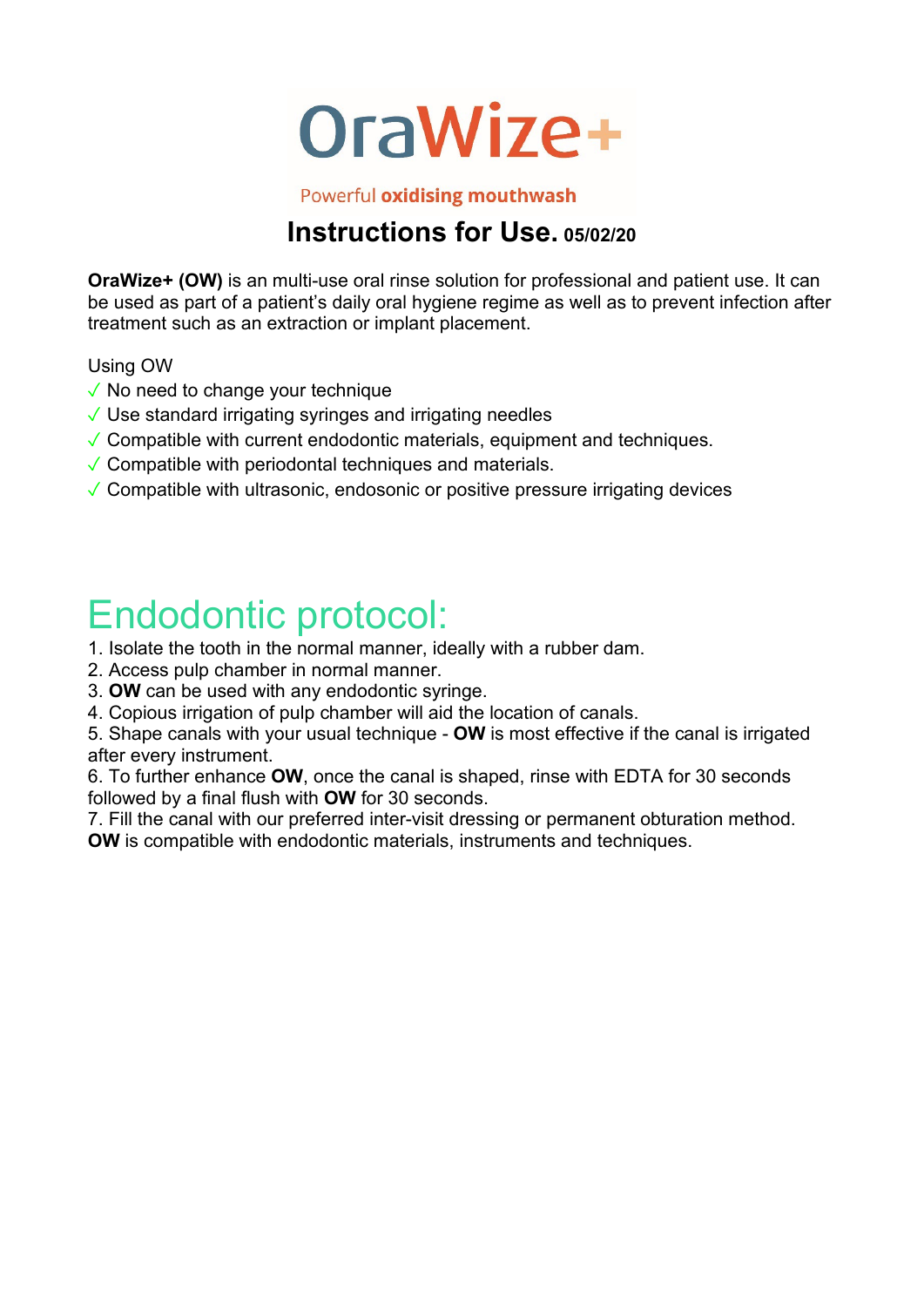## Periodontal protocol:

- 1. *Daily mouth wash (*alcohol and chlorhexidine free)
	- a) Use 20ml of mouthwash undiluted
	- b) Rinse or gargle for 30 seconds then expel.
	- c) Use up to three times a day or as directed by your dentist or health professional.

#### 2. *Pre-treatment rinse*:

- a) Use 20ml of mouthwash undiluted immediately before scaling, root planing or surgical procedures such as implant placement.
- b) Rinse or gargle for 30 seconds, then expel.

### 3. *Periodontal irrigant:*

- a) **OW** can be used with any irrigating needles side vented or multi-vented needles are preferred to hypodermic type needles.
- b) Rinse the pocket / surgical site copiously throughout non-surgical or surgical treatment.
- c) Rinse **OW** can be added to the water bottle of ultrasonic or sonic cleaning devices.

### 4. *Post treatment rinse:*

- a) Follow your Dentist's or Hygienist's post operative instructions
- b) Start using the rinse 24 hours after surgery
- c) Use 20mls of **OW** undiluted
- d) Rinse or gargle for 30 seconds, then expel.
- e) Use up to three times a day or as directed by your doctor, dentist or health professional.